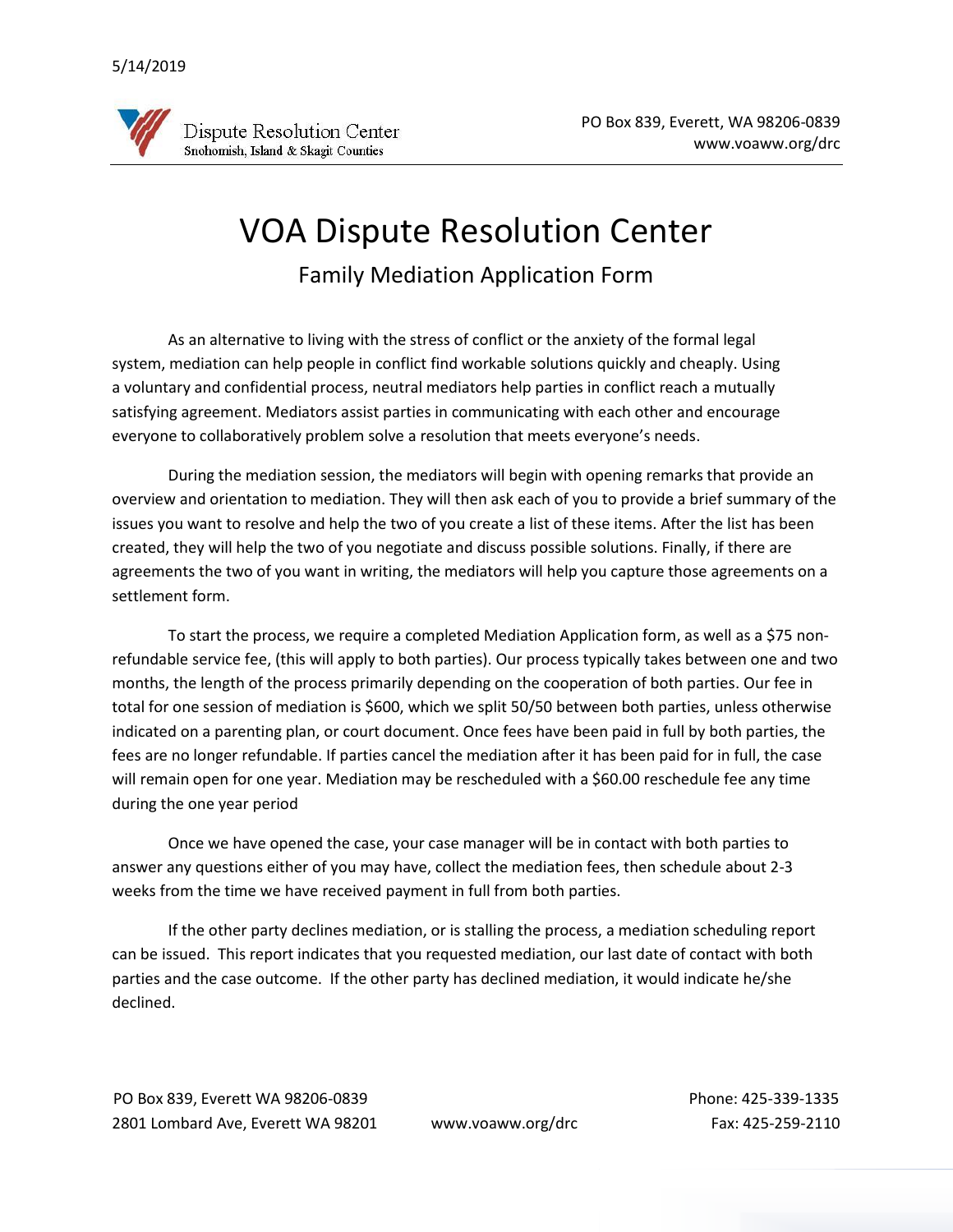If you have any questions about our services or mediation in general, you can feel free to call us at 425-339-1335 or 800-280-4770, or visit [v](https://www.voaww.org/mediation)[oaww.org/mediation.](http://www.voaww.org/Get-Help/Dispute-Resolution-Services/MediationFacilitation/I-Want-to-Schedule)



PO Box 839, Everett, WA 98206-0839 www.voaww.org/drc

In order to open a case we require:

- Completion of all asterisked (\*) fields
- \$75 non-refundable service fee (this will apply to each party) each party

| Have you had a case for mediation through us previously?<br>Yes<br>No                                  |                                                               |  |  |  |
|--------------------------------------------------------------------------------------------------------|---------------------------------------------------------------|--|--|--|
| *Your Name:                                                                                            | *Other Party:                                                 |  |  |  |
| *Address:                                                                                              | *Address:                                                     |  |  |  |
|                                                                                                        |                                                               |  |  |  |
| *ZipCode:                                                                                              | *ZipCode:                                                     |  |  |  |
| *Phone:                                                                                                | *Phone:                                                       |  |  |  |
| E-mail:                                                                                                | E-mail:                                                       |  |  |  |
| *Children's Names/Ages:                                                                                |                                                               |  |  |  |
| We have a couple questions that we ask any time we are opening a case for mediation:                   |                                                               |  |  |  |
| * Is this part of a divorce proceeding?<br>1.                                                          |                                                               |  |  |  |
| Yes<br>No                                                                                              |                                                               |  |  |  |
| * Are there any restraining orders or court orders which would prohibit your ability to mediate?<br>2. |                                                               |  |  |  |
| Yes<br>No                                                                                              | If Yes, please attach to your return email.                   |  |  |  |
| * Are there any currently open cases for CPS?<br>3.                                                    |                                                               |  |  |  |
| Yes<br>No                                                                                              |                                                               |  |  |  |
| * Are there any concerns about domestic violence or substance abuse?<br>4.                             |                                                               |  |  |  |
| PO Box 839, Everett WA 98206-0839                                                                      | Phone: 425-339-1335<br>www.voaww.org/drc<br>Fax: 425-259-2110 |  |  |  |
| 2801 Lombard Ave, Everett WA 98201                                                                     |                                                               |  |  |  |
|                                                                                                        |                                                               |  |  |  |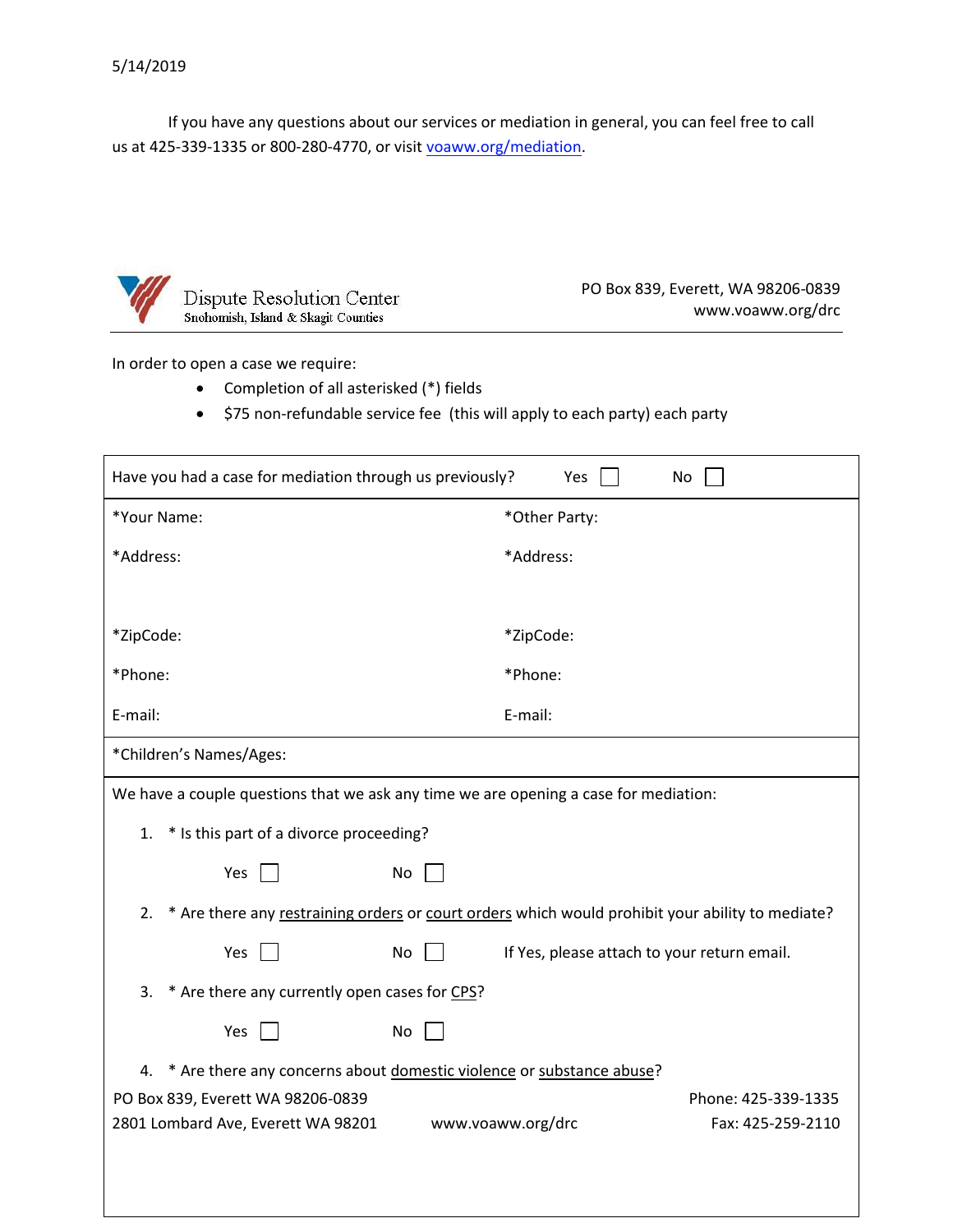| 5/14/2019 |  |
|-----------|--|
|-----------|--|

| $Yes$                                              | No l                                             |                      |                |
|----------------------------------------------------|--------------------------------------------------|----------------------|----------------|
| 5. * Is there a Parenting Plan currently in place? |                                                  |                      |                |
|                                                    | Proposed $\vert$ Temporary $\vert$ Final $\vert$ | $No$ $\vert$ $\vert$ | Please attach. |

In order to open a case, we require completion on all asterisked (\*) fields, as well as a \$75 nonrefundable service fee, (this will apply to both parties).

| *Please describe your ideal outcome from mediation: |                                                                    |  |  |  |
|-----------------------------------------------------|--------------------------------------------------------------------|--|--|--|
|                                                     |                                                                    |  |  |  |
|                                                     |                                                                    |  |  |  |
|                                                     |                                                                    |  |  |  |
|                                                     |                                                                    |  |  |  |
| * I intend to provide my \$75 service fee by:       |                                                                    |  |  |  |
| Credit Card over the phone                          | (425)339-1335                                                      |  |  |  |
| Check in the mail                                   | VOA Dispute Resolution Center   PO Box 839, Everett WA, 98206-0839 |  |  |  |
| Cash in person                                      | Accounting Office   2802 Lombard Ave. Everett, WA 98201            |  |  |  |
|                                                     |                                                                    |  |  |  |

You can decline answering any of the following questions for any reason.

How were you refered:

What would you consider your income status to be: Choose an item.

What would you consider your race or ethnicity to be:

How many people live in your household:

For information on our Fees/Timeline/Process please refer to our website at: [http://www.voaww.org/Get-Help/Dispute-Resolution-Services/MediationFacilitation/I-Want-to-](http://www.voaww.org/Get-Help/Dispute-Resolution-Services/MediationFacilitation/I-Want-to-Schedule)**[Schedule](http://www.voaww.org/Get-Help/Dispute-Resolution-Services/MediationFacilitation/I-Want-to-Schedule)** 

PO Box 839, Everett WA 98206-0839 Phone: 425-339-1335 2801 Lombard Ave, Everett WA 98201 www.voaww.org/drc Fax: 425-259-2110